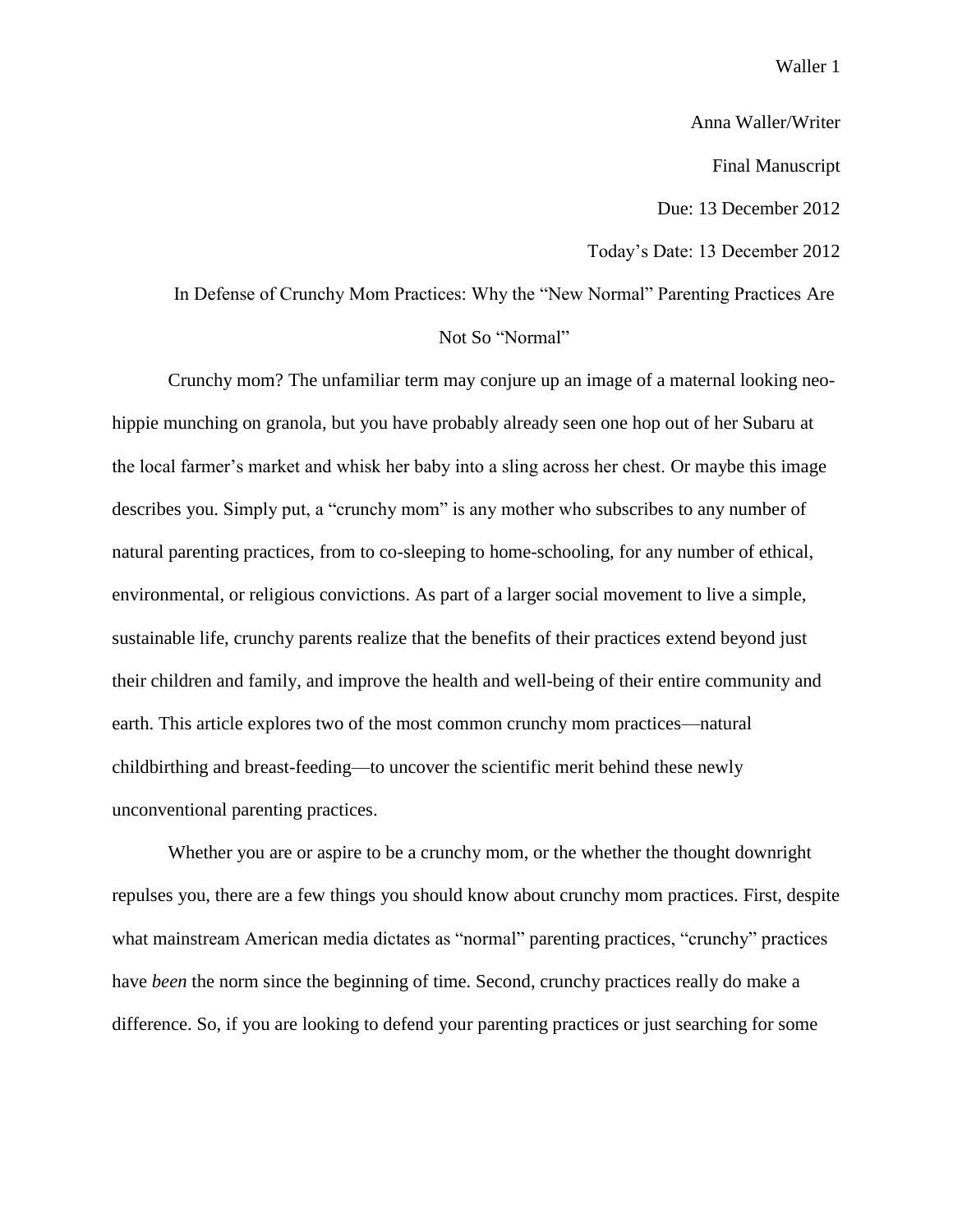information to help you get off the fence, take a read. We will start at the beginning: the miracle of birth.

#### **1. Natural Childbirth: Pain is Part of the Game (and Gain)**

#### *1.1 History and Context of Maternity Care in America*

For centuries, women have given birth in their own homes without intervention. Only in the last century has maternity care in the United States deviated from this tradition (Boucher et al. 119). As the 2008 documentary film *The Business of Being Born* explains, in 1900, 95% of American women gave birth at home; by 1938, this number had dropped to 50%, and by 1995, the number of home births fell to less than 1%, where it remains today. A number of factors including unsanitary conditions in working class homes (Shorter 157), urbanization, and the privatization of health insurance have facilitated the shift of birth location from home to hospital (*The Business of Being Born*). The feminist movement in the early 1900s was also a major influence that advocated for analgesic-assisted hospital births to help women overcome the Biblical curse "pain in childbirth" (*The Business of Being Born*). This shift from home birth to a hospital no doubt appeared to present many benefits. What woman wouldn't object to a perceived safer, less painful birthing experience? Yet, in the height of technological and medical advancements, the national statistics are beginning to tell a different story of maternity care in America. Despite the fact that the United States spends 16.2% of her GDP on healthcare—the second highest expenditure of any other nation—the newborn death rate is higher in the US than in 50 other developed nations, and the maternal mortality rate is higher in the US than in 47 other nations (CIA). The 2009 National Vital Statistics Reports also shows that the rate of C-sections reached its peak in 2009 at 32.9% after the culmination of a steady, 13-year climb (Amnesty International 8). One has to wonder if it might be time to reconsider some aspects of "normal"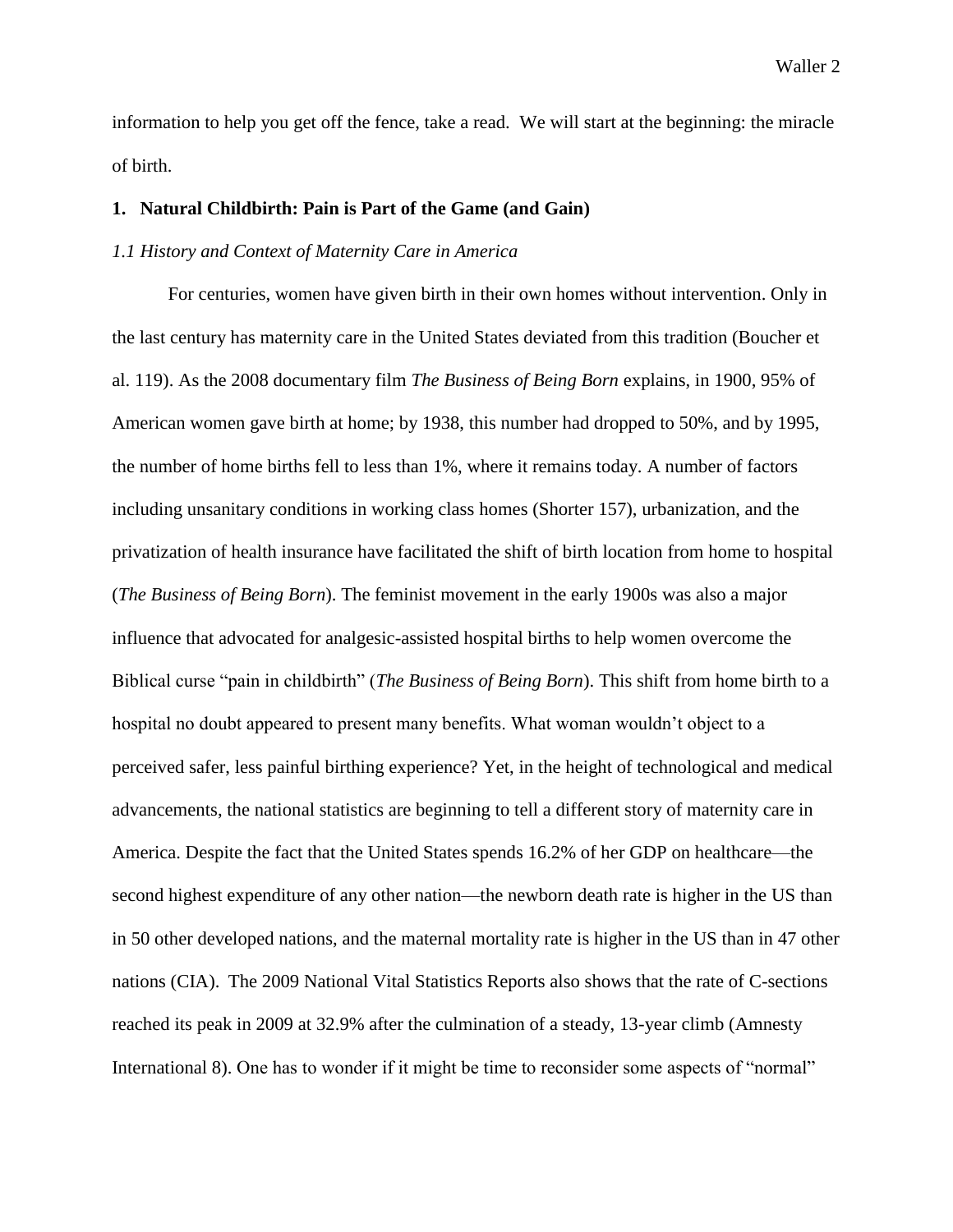maternity care in America. Maybe the crunchy moms are on to something. So, what is normal birth?

#### *1.2 The Difference between Normal and Natural Childbirth*

For years, normal and natural childbirth were synonymous (Block xvii). Today, however, this is no longer the case. "Normal" American childbirth has come mean that 99% of women give birth in a physician-assisted hospital setting, 86% of women happily accept medications for pain relief, and one-third receive Cesarean deliveries (Boucher et al. 119, 124). What could be wrong with a "normal" hospital birth? Women who give birth in a hospital setting have higher rates of medical interventions including C-sections, episiotomies, and the use of vacuum extraction and forceps (Janssen et al 377). Interestingly enough, these interventions do not diminish the amount of neonatal death (Block xvii). Additionally, the World Health Organization (WHO) has made it known that a C-section rate of more than 15% leads to an increase in the maternal mortality rate (World Health Organization 436-7). For every one woman who dies from giving birth vaginally, four women die from having a C-section (Wagner 244).

"Natural childbirth," on the other hand—a term coined by British obstetrician and progenitor of the natural birth movement, Grantley Dick-Read—has deviated from the "normal," mainstream perspective of childbirth in that it maintains the ideas that that women's bodies are especially designed for vaginal delivery, pain in childbirth has a purpose, and routine medical intervention should be avoided (Gaskin 155). Ina May Gaskin the "mother of authentic midwifery," and attendant of over 1,200 births cites that one of women's greatest hindrances to achieving an empowering birth experience is fear of pain (Gaskin 150-151). "Birth is a normal physiological process," Gaskin states as a fundamental truth in her book *Ina May's Guide to Childbirth* (131). She continues: "Our bodies must work well, or there wouldn't be so many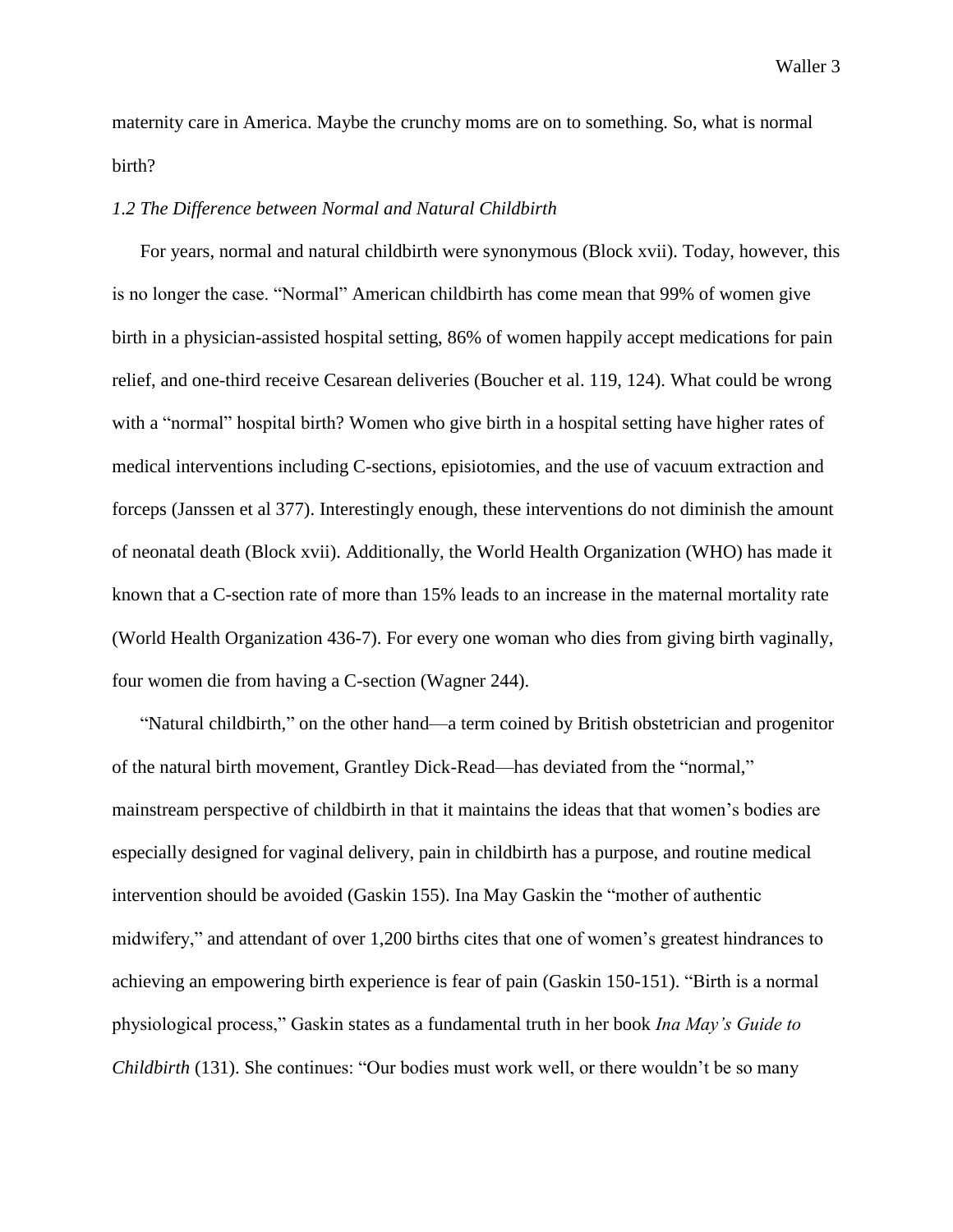humans on the planet" (Gaskin 131). Jennifer Block defines normal birth as a "physiological birth" in which "labor begins and progresses spontaneously, the woman is free to move about for the duration, and she pushes in advantageous, intuitive positions" (Block xvii). In her article, "Why Natural Childbirth," Dr. Judith Lothian describes the process of normal birth:

> In the last month of pregnancy, the cervix softens and ripens like a piece of fruit. Contractions of the uterus become noticeable, and the baby settles into the pelvis. The contractions become stronger, the cervix stretches and opens, the baby moves lower and rotates, eventually moving down the birth canal. With each contraction, pain sends a signal to the brain and oxytocin is released. With the release of oxytocin, the contractions increase in intensity. As the pain of contractions increases, more oxytocin is released and the contractions become harder. (Lothian 45)

Lothian goes on to describe the value of pain in the labor process: "In a very real sense, the pain of the contraction becomes a guide for the laboring woman…When the pain is entirely removed, the feedback system is disrupted and labor is likely to slow down and become less efficient" (45). One study by Morse and Park revealed that women who give birth in a hospital reported significantly higher pain than women who gave birth at home (Morse and Park 178). On a scale of 1.0 – 18.0 (1.0 being the least amount of pain and 18.0 being the most) along with the comparison markers of eight other painful events such as a tooth ache or heart attack, 149 women who gave birth at home rated the pain of childbirth at 3.67—higher than a tooth ache but lesser than that of a broken bone. One hundred-and-two women who gave birth in a hospital rated the pain level at a 12.03—greater than that of a tooth ache, broken bone, eye injury, gall stone, and kidney stone (Morse and Park 79, 80). The main differences between the women who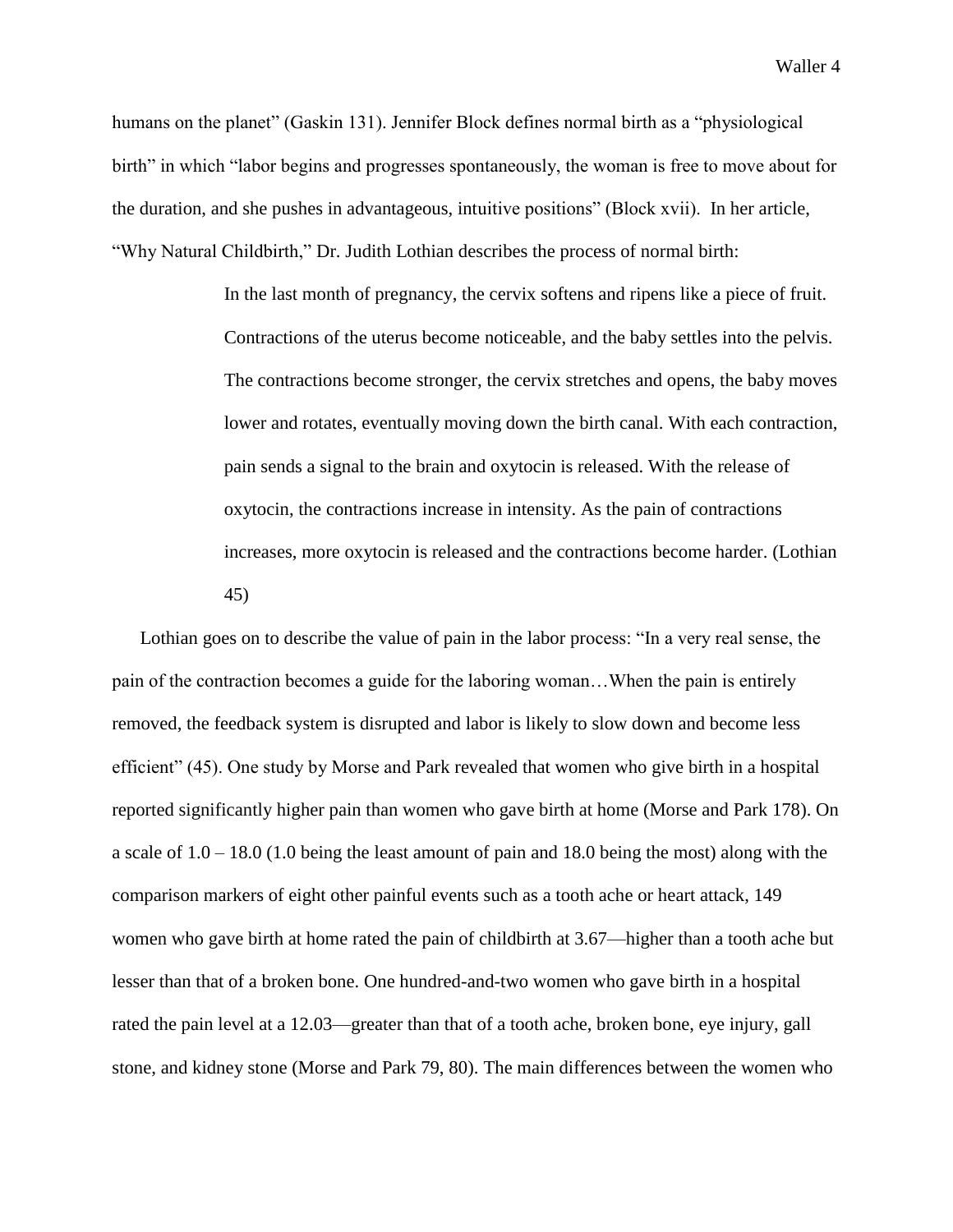gave birth at home and those who gave birth in a hospital were that the women in their homes had a more intimate relationship with their surroundings and caregivers, and they were able to eat, drink, and move freely through the process, thus diffusing some of the anticipation of pain (Gaskin 152). In Gaskin's experience, women "who are not terrified are more likely to secrete in abundance the hormones that make labor and birth easier and less painful—sometimes even pleasurable" (Gaskin 149). Unfortunately, the media's distortion of childbirth, coupled with our lack of personal observation of animals giving birth, has allowed us to view birth as painful, unnatural, and something to be remedied (Gaskin 141).

#### *1.3 The Science that Supports the Need to Reform Maternity Care in the US*

The WHO states that "Midwives are the most appropriate primary health care provider to be assigned to the care of normal birth" (Department of Reproductive Health and Research 7). All that is necessary to assess the state of modern maternity care in America is an honest evaluation of the scientific evidence. To begin this evaluation, one must first accept that planned, natural childbirth is just as safe as an intervention-assisted hospital birth. One landmark study that established the safety of home births was the Farm Study, conducted in 1992. At the time, this study was the largest comparative study to be published on home births (Durand 450). The Farm Study compared the outcomes of 1,707 midwife-assisted home births that took place at the Farm Midwifery Center from January 1971- June 1989 with the outcomes of a sample of 14,033 physician-attended hospital births selected from the 1980 US National Natality/National Fetal Mortality Survey (NNS/NFMS) (Durand 450). The Farm Study revealed that for low-risk and normal pregnancies planned home birth was just as safe as hospital birth and required fewer interventions (Durand 451). Several of the most important findings from the study revealed that only 2.11% of women who delivered in the midwife assisted home setting on the Farm required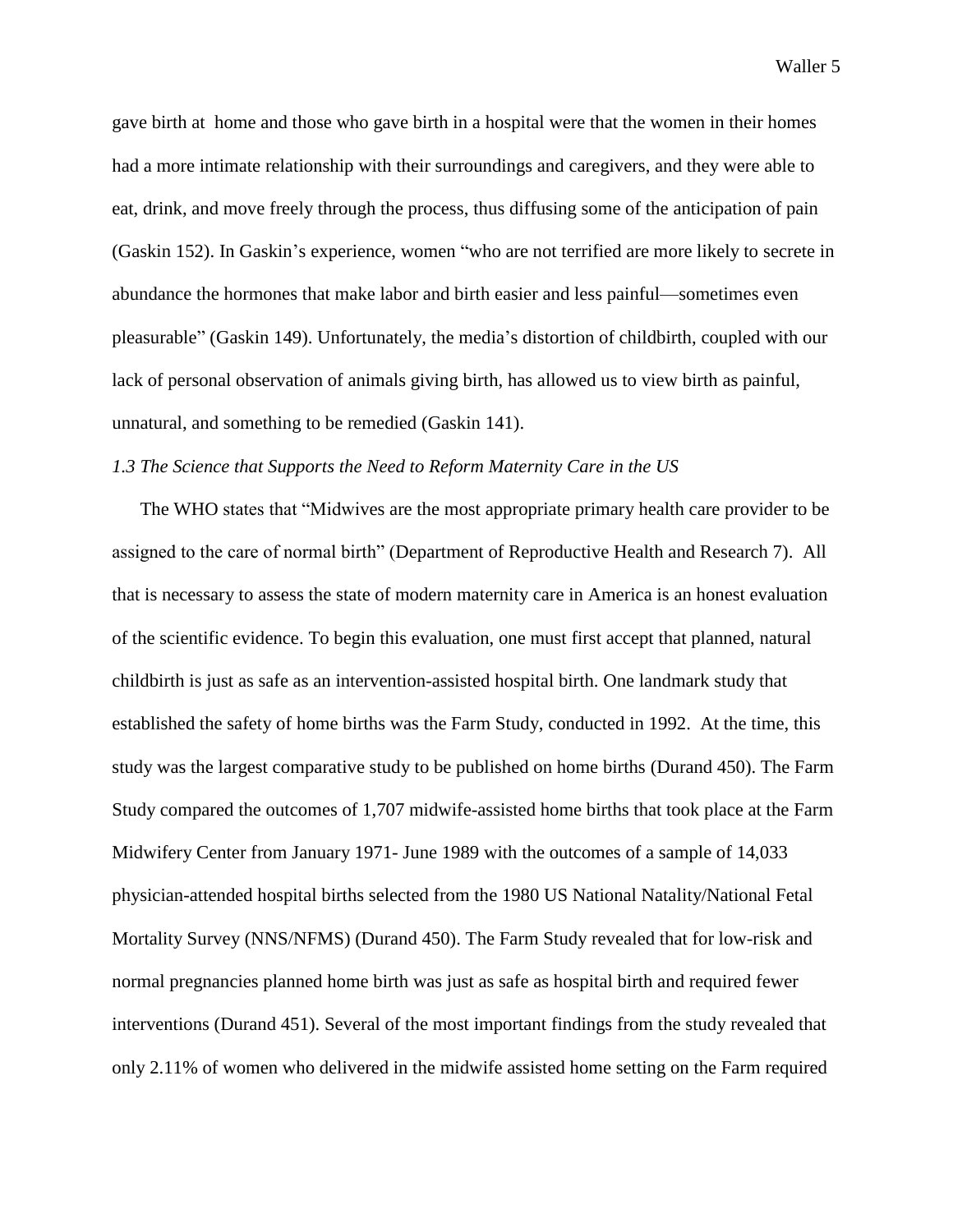assisted deliveries, while this number was 26.60% for women who delivered in the in the physician-attended hospital setting (aspects of an assisted delivery include a C-section, use of forceps or a vacuum extractor) (Durand 452). Another important finding of the study revealed the difference in the percentage of C-sections between the two groups; the C-section rate for women on the Farm was 1.46% as compared with 16.46% for women who gave birth in the hospital (Durand 452). Also important to note is the outcome of perinatal death. The rate of perinatal death on the Farm (1.00%) was lower than the than in the hospital setting (1.33%) (Durand 452).

In his book *Born in the USA*, Dr. Marsden Wagner contrasts the most common maternity care procedures American women undergo with the scientific proportion of need for these procedures in a compelling chart. Table 1 is an adaptation of Wagner's original chart.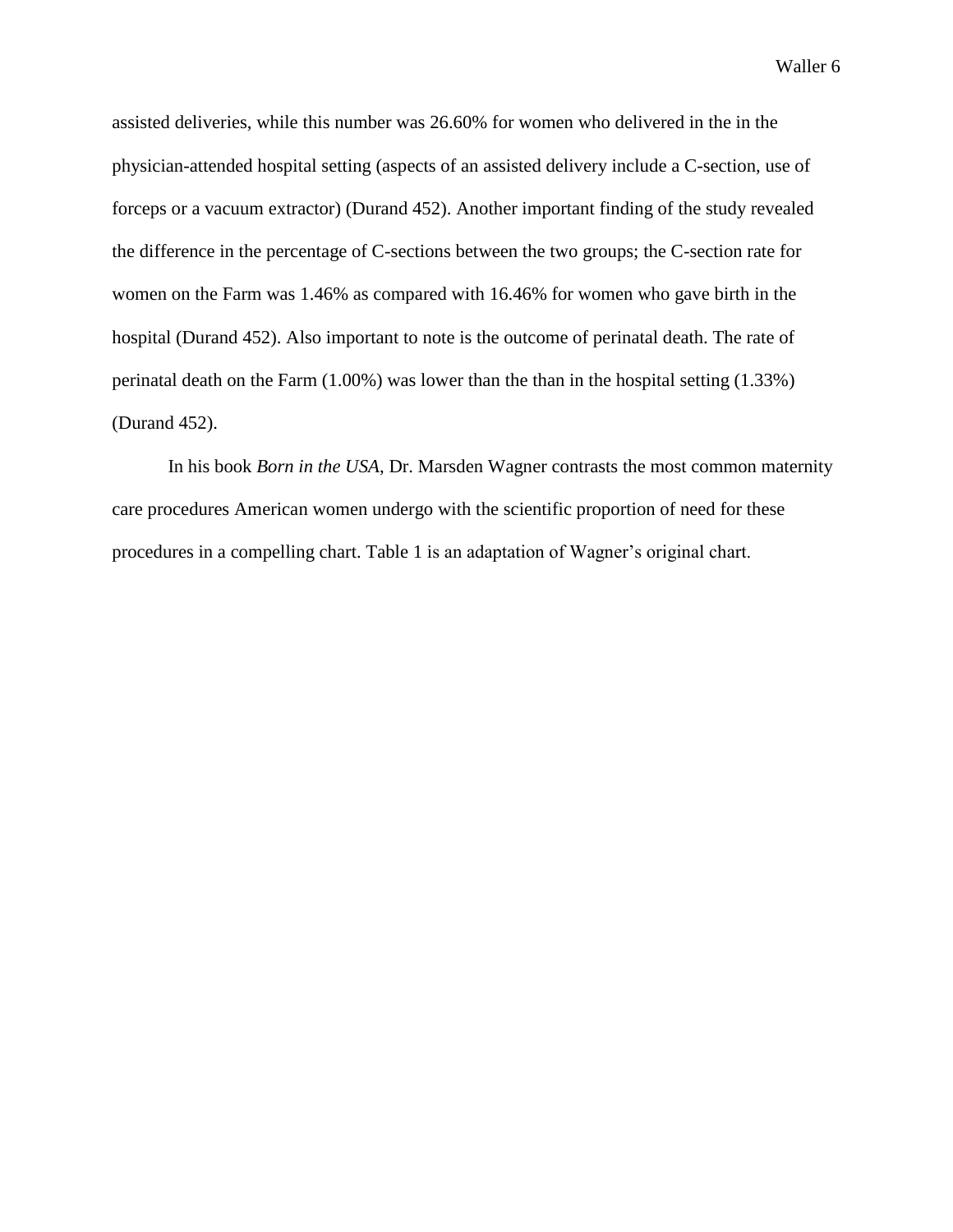| Maternity Care Procedures vs. Scientific Evidence in the US |                                |                                    |  |
|-------------------------------------------------------------|--------------------------------|------------------------------------|--|
| <b>Procedure</b>                                            | <b>Occurrence of Procedure</b> | <b>Evidenced-Based</b><br>Approach |  |
| One continuous attendant<br>for all labor                   | <10%                           | 100%                               |  |
| Routine midwife care                                        | 5%                             | 80                                 |  |
| Routine no food or drink                                    | 86%                            | no                                 |  |
| Routine electronic fetal<br>monitoring                      | 93%                            | no                                 |  |
| Routine intravenous drip                                    | 86%                            | no                                 |  |
| Confined to bed during all<br>or part of labor              | 69%                            | no                                 |  |
| Lithotomy (on back with<br>stirrups) near end of labor      | nearly all                     | no                                 |  |
| Episiotomy (cut vagina<br>open)                             | 35%                            | < 20%                              |  |
| Induce labor with drugs                                     | 44%                            | 10%                                |  |
| Accelerate ongoing labor<br>with drugs                      | 53%                            | 10%                                |  |
| Vacuum or forceps                                           | 13%                            | < 10%                              |  |
| Cesarean section                                            | 27%                            | 10-15%                             |  |
| Mother holds baby during<br>routine exam of her<br>newborn  | seldom                         | yes                                |  |

### Table 1

Source: Marsden Wagner, *Born in the USA: How a Broken Maternity System Must Be Fixed to* 

*Put Women and Children First. (*Berkeley: University of California Press, 2006) 51.

Print.

The significance of this table is that it establishes a level of appropriateness for certain procedures in childbirth, based on scientific evidence. These numerical values are important because they illustrate just how off-base the current maternity care model is from "normal."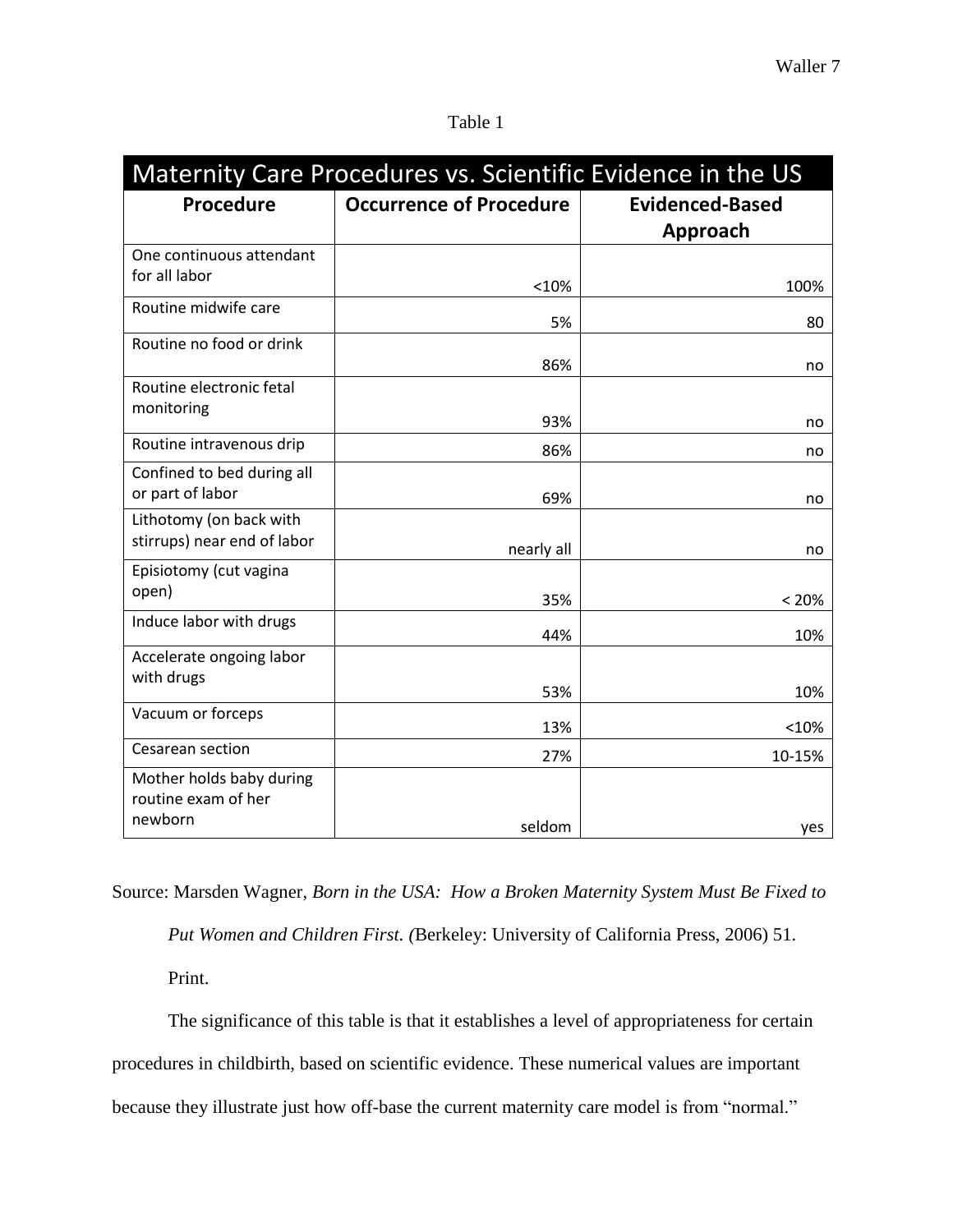#### *1.4 Benefits to All*

Natural childbirth gives women the control to remain alert and intervention-free as well as the opportunity to enjoy an intimate experience, complete loved ones and a range of different birthing techniques, all in the comfort of their own home (Boucher et al. 122). Natural childbirth not only facilitates a more personal experience for baby and mother, but it is a cost effective solution for the entire health care system. The average cost of a midwife-attended birth in the US is \$1,200, considerably cheaper than the average cost of a physician-attended vaginal birth in the hospital—\$4,200—or the average cost of a C-section—\$7,826 (Wagner 243-44). Wagner estimates that \$8.4 billion dollars could be saved in US health care costs if midwives were used for 75% of pregnancies (244). Interestingly enough, while there may be many cases where "more expensive is better" the cost of childbirth does not appear to apply. Regardless of whether natural childbirth becomes your choice, it is, and should remain, your reproductive right. Speaking of reproductive rights, let us venture into another topic that is sure to spark some controversy: breast-feeding.

#### **2. Breast-feeding: The Breast is More than Best**

#### *2.1 History and Context of Breast-feeding*

Since the beginning of time, breast-feeding has been recognized as the optimal method of infant feeding for the baby, mother, and society. Only in the latter part of the  $19<sup>th</sup>$  century did this traditional practice begin to decline as commercial infant formula developed under the global market strategy (Doolan). The development of the rubber teat and bottle, alongside the invention of evaporated milk in 1885, broke ground for the production and world-wide distribution of infant formula by the Swiss company, Nestle, in 1905 (Doolan). By the 1960s, hospital staff in the US and UK were routinely administering anti-lactation drugs to new mothers, feeding babies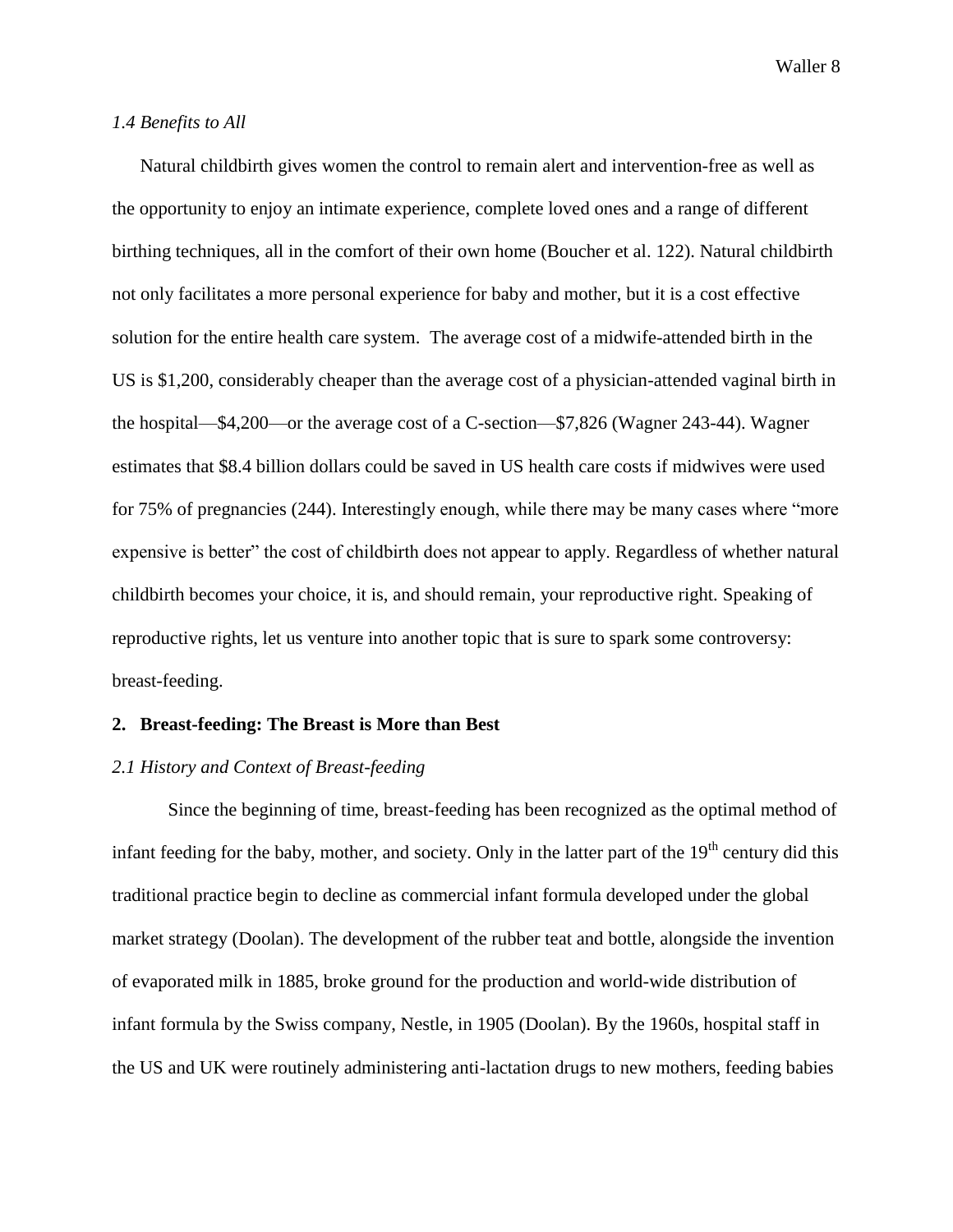with Nestle formula, and sending them home with free formula samples (Doolan). Unfortunately, a natural, biological blessing was being replaced with a synthetic, inferior substitute in the name of modernization and convenience.

#### *2.2 Breast-Milk: What it is and What it Does*

There is perhaps no biological function as natural as breastfeeding: lactation is an expected event that occurs without question after childbirth (Britton 305). Immediately after birth, the mammary glands produce colostrum, a rich, yellowish milk that is full of nutrients and antibodies (*Your Guide to Breastfeeding* 4). Within three to five days after birth, colostrum changes into mature milk with the perfect balance of fat, sugar, water, and protein to help the baby grow (*Your Guide to Breastfeeding* 4). R.N. Jenny Stanfield, an Internationally Board Certified Lactation Consultant, stated in a personal interview, "For the baby, antibodies in the breast milk prevent ear and respiratory infections as well as gastrointestinal complications, attributing to the fact that breast fed babies are 10 times less likely to be hospitalized in the first year of life." Stanfield described that the long term benefits of breast milk for babies include higher intelligence levels and lower rates of obesity, allergies, and even orthodontia. For mothers, breast feeding assists her body in the healing process by decreasing hemorrhaging, helping her shed pregnancy weight, and combating post-partum depression (Stanfield). Long term benefits for mothers include decreased risk for breast and ovarian cancer and osteoporosis (Stanfield). In her article "The Science of Mother's Milk," Ayala Ochert describes how breast milk "has been to found to contain 90 different oligosaccharides forming over 900 different chemical structures, each of which can block infection by preventing a particular strain of bacteria from sticking to the gut wall" (28-29). Now that's something worth drinking to. 2.3 *The Risks of Not Breast-Feeding*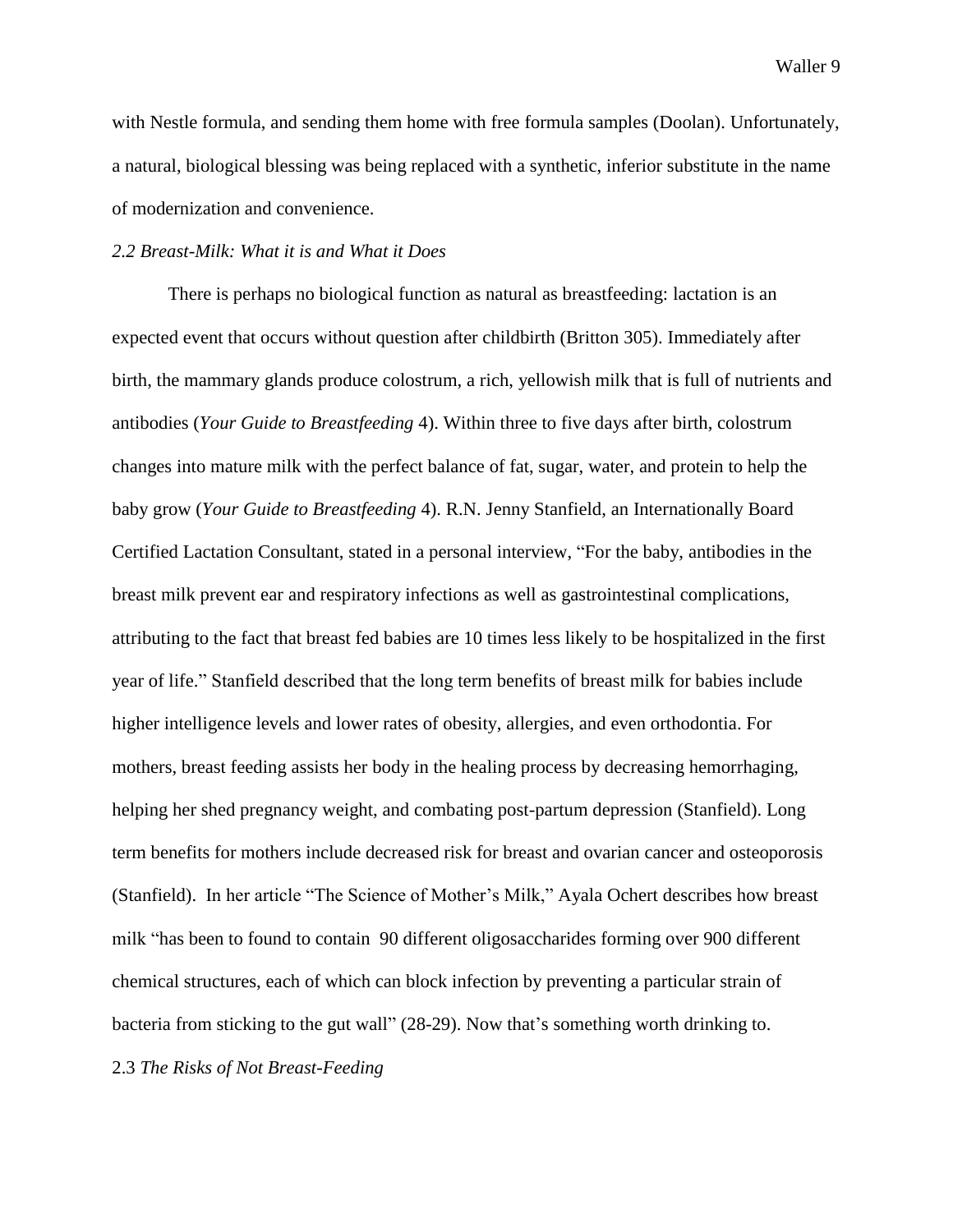Formula is not nearly an acceptable substitute for breast milk (Stuebe 155). The American Academy of Pediatrics (AAP) stated, "Human milk is species-specific, and all substitute feeding preparations differ markedly from it, making human milk uniquely superior for infant feeding. Exclusive breast-feeding is the reference or normative model against which all alternative feeding methods must be measured with regard to growth, health, development, an all short- and long-term outcomes" (*The Surgeon General's Call* 5). The AAP recommends exclusive breast-feeding for the first 6 months of life and sustained breast-feeding through the first year and as long as baby and mother desire (*The Surgeon General's Call* 6). However, the most recent data from 2007 shows that though 75% of American mothers breast fed at least once after delivery, this number quickly tapered off; at 6 months only 43% of these mothers were still breast-feeding, and at one year, this number had dropped to 22% (*The Surgeon General's Call* 6).

"More than 3,000 babies are dying every day from infections caused by bottle feeding, and 1.5 million children are dying each year because they are not breast fed," UNICEF has stated (Hunt 24). Table 2 is a reproduction of table from the *Surgeon General's Call to Action to Support Breast-feeding 2011.* The table shows the excess risks associated with not breast-feeding as they occur for full-term infants, pre-term infants, and mothers.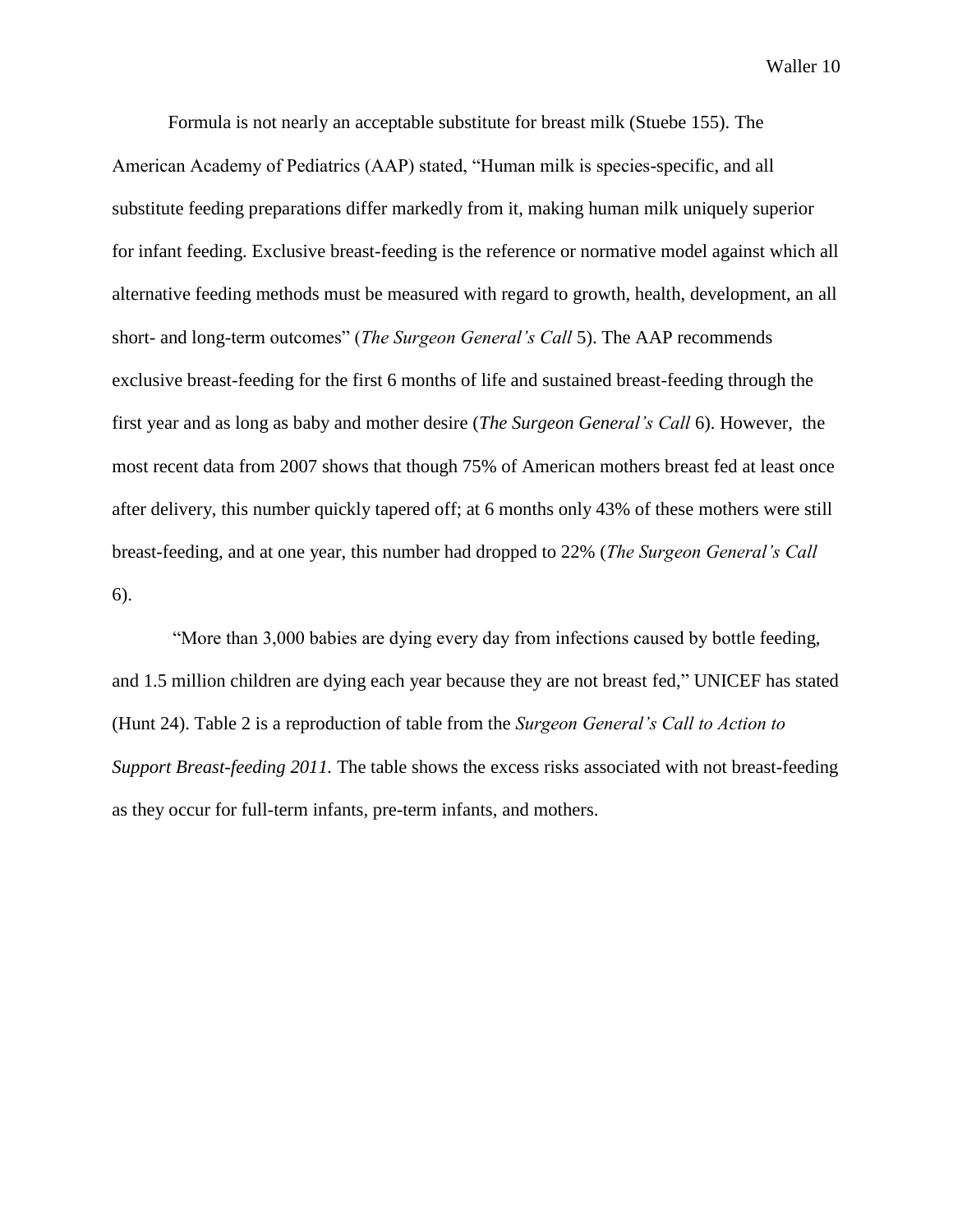| n |  |
|---|--|
|   |  |

| <b>Excess Health Risks Associated with Not Breast-Feeding</b> |                      |  |
|---------------------------------------------------------------|----------------------|--|
| <b>Outcome</b>                                                | <b>Excess Risk %</b> |  |
| For full-term infants                                         |                      |  |
| Acute ear infection                                           | 100                  |  |
| Eczema                                                        | 47                   |  |
| Diarrhea and vomiting                                         | 178                  |  |
| Hospitalization for lower respiratory tract disease           |                      |  |
| in the first year                                             | 257                  |  |
| Asthma, with family history                                   | 67                   |  |
| Asthma, no family history                                     | 35                   |  |
| Childhood obesity                                             | 32                   |  |
| Type 2 diabetes mellitus                                      | 64                   |  |
| Acute lymphocytic leukemia                                    | 23                   |  |
| Acute myelogenous leukemia                                    | 18                   |  |
| Sudden infant death syndrome                                  | 56                   |  |
|                                                               |                      |  |
| For pre-term infants                                          |                      |  |
| Necrotizing enterocolitis                                     | 138                  |  |
|                                                               |                      |  |
| For mothers                                                   |                      |  |
| <b>Breast cancer</b>                                          | 4                    |  |
| Ovarian cancer                                                | 27                   |  |

Source: US Department of Health and Human Services. *The Surgeon General's Call to Action to* 

*Support Breastfeeding.* (Washington: Office of the Surgeon General, 2011) 2. Print.

## *2.4. Benefits for Baby, Mother, and Society*

Breast-feeding makes a positive impact on the well-being of the entire society. According

to a cost analysis using data from the 2007 Agency for Healthcare Research and Quality

(AHRQ) report, "Breast-feeding and Maternal and Infant Health Outcomes in Developed

Countries," Bartick and Reinhold determined, "If 90% of infants in the United States were

exclusively breast-fed for 6 months, there would be \$13 billion and 911 lives saved each year"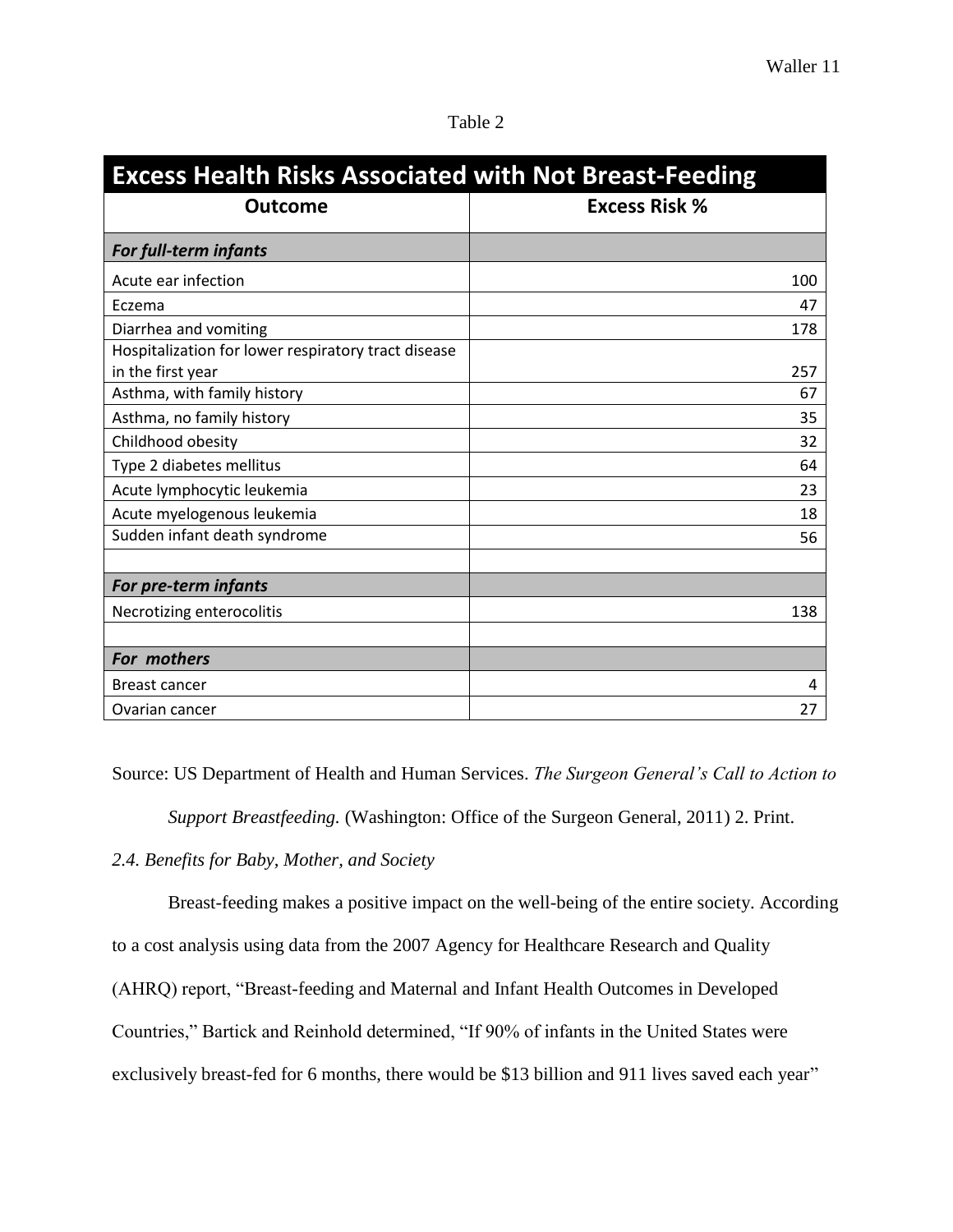(Bartick and Reinhold 1052). Additionally, breast-feeding promotes a more productive workforce due to the facts that breast fed infants have stronger immune systems which allow the mothers to miss less work (Stanfield). Breast-feeding also produces less trash and plastic refuse, which creates helps create a sustainable environment (Stanfield). True, breast-feeding is a lifestyle in itself, complete with sacrifice, obstacles, and opposition of all kinds, but the rewards cannot be replaced. Often times the decline of breast-feeding in modern society is not the lack of education on the benefits of breastfeeding, but the social, cultural, and political pressures which negatively influence the decision to breast-feed. The solution, therefore, is not more education, but the creation of a framework of social, cultural and political support, as demonstrated by the media, that will work to advance the health of the infant, mother, and community.

#### **3. Conclusion: Return to Nature's "Normal"**

Despite all the critique, the interesting thing about crunchy mom practices is that there is nothing new or revolutionary about them. Up until 100 years ago, natural birth and breastfeeding were social norms echoed by all aspects of nature. Only in the last century when we no longer had cows around to show society first-hand what birth and latching-on looked like, did we get the idea that "normal" was supposed to be easier, faster, and prettier.

Whether you are already a crunchy mom who embraces these natural parenting practices, or whether the thought of these practices makes you feel overwhelmed and squeamish, take heart. The essence of crunchy parenthood is searching for truth, picking your priorities, sticking to your values, and giving yourself grace when things do not go as planned. Maybe you wanted to buy only free-range eggs, but it was just not in the budget this week. Forgive yourself. Maybe you wanted to home-school, but it did not work out. Forgive yourself again. After all, we are only human, bound by 24-hours a day. The good news is that each day we are presented with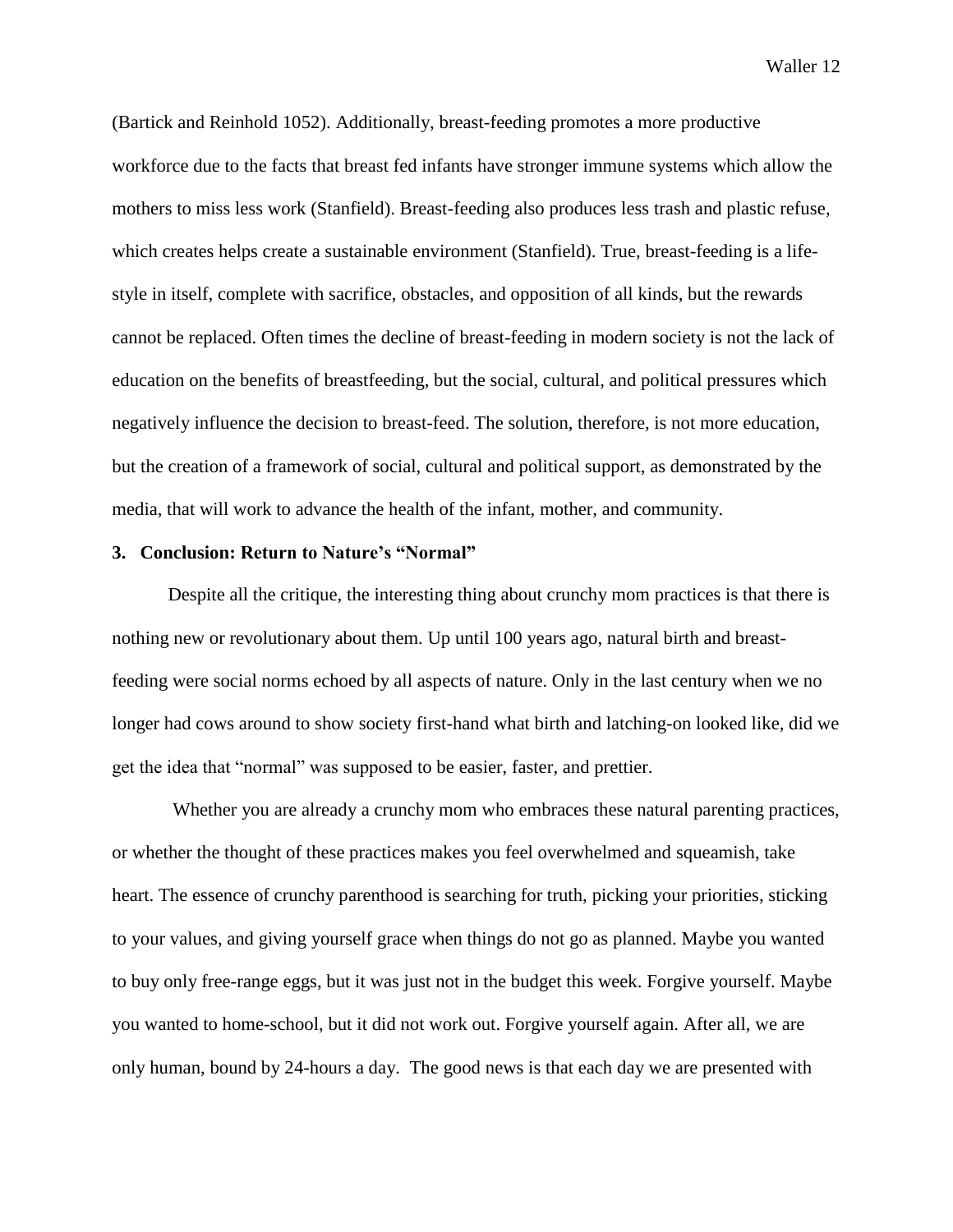new set of choices to think for ourselves and care for our families and earth in a responsible way. Do not be afraid to challenge society's view of "normal." If you do your research, you just might find that nature had it right all along.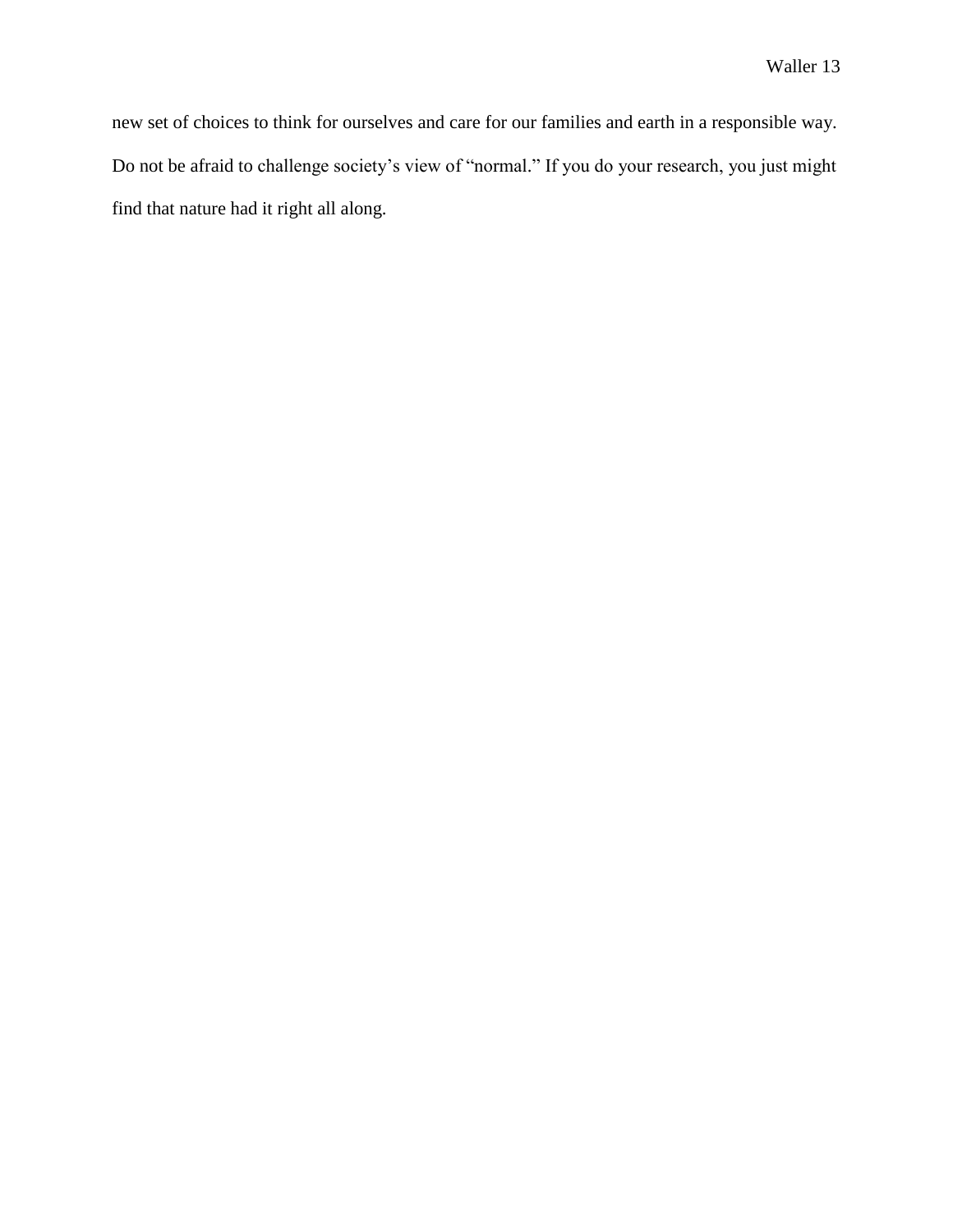#### Works Cited

- Amnesty International. *Deadly Delivery: The Maternal Health Care Crisis in the USA—One Year Update*. New York: Amnesty International, 2011. Web. 1 Dec. 2012.
- Barktick, Melissa and Arnold Reinhold. "The Burden of Suboptimal Breast-feeding in the United States: A Pediatric Cost Analysis." *Pediatrics* 125.5 (2010): 1048-1056 .Web. 1 Dec. 2012.
- Block, Jennifer. *Pushed: The Painful Truth About Childbirth and Modern Maternity Care*. Cambridge: Da Cappo Press, 2007. Print
- Boucher, Debora, et al. "Staying Home to Give Birth: Why Women in the United States Choose Home Birth." *Journal of Midwifery & Women's Health*. 54 (2009): 119-126. Web. 5 Nov. 2012.
- Britton, Cathryn. "Breastfeeding: a Natural Phenomenon or a Cultural Construct?" *The Social Construct of Birth, 2nd edition*. Ed. C. Squire. Oxford: Radcliffe publishing Ltd, 2009. 305-317. Web. 8 Sept. 2011.

*The Business of Being Born*. Dir. Abby Epstein. Prod. Ricki Lake. New Line, 2008. DVD.

- Central Intelligence Agency (CIA). "The World Factbook: United States." *cia.gov*. Central Intelligence Agency, 6 Nov. 2012. Web. 8 Nov. 2012.
- Department of Reproductive Health and Research. *Care in Normal Birth: a practical guide.*  Geneva, World Health Organization (WHO), 1996.
- Doolan, Paul. "Nursing Times." *History Today* 58.12 (2008): n.p. *Academic Search Complete*. EBSCO. Web. 5 Sept. 2011.
- Durand, A. Mark. "The Safety Of Home Birth: The Farm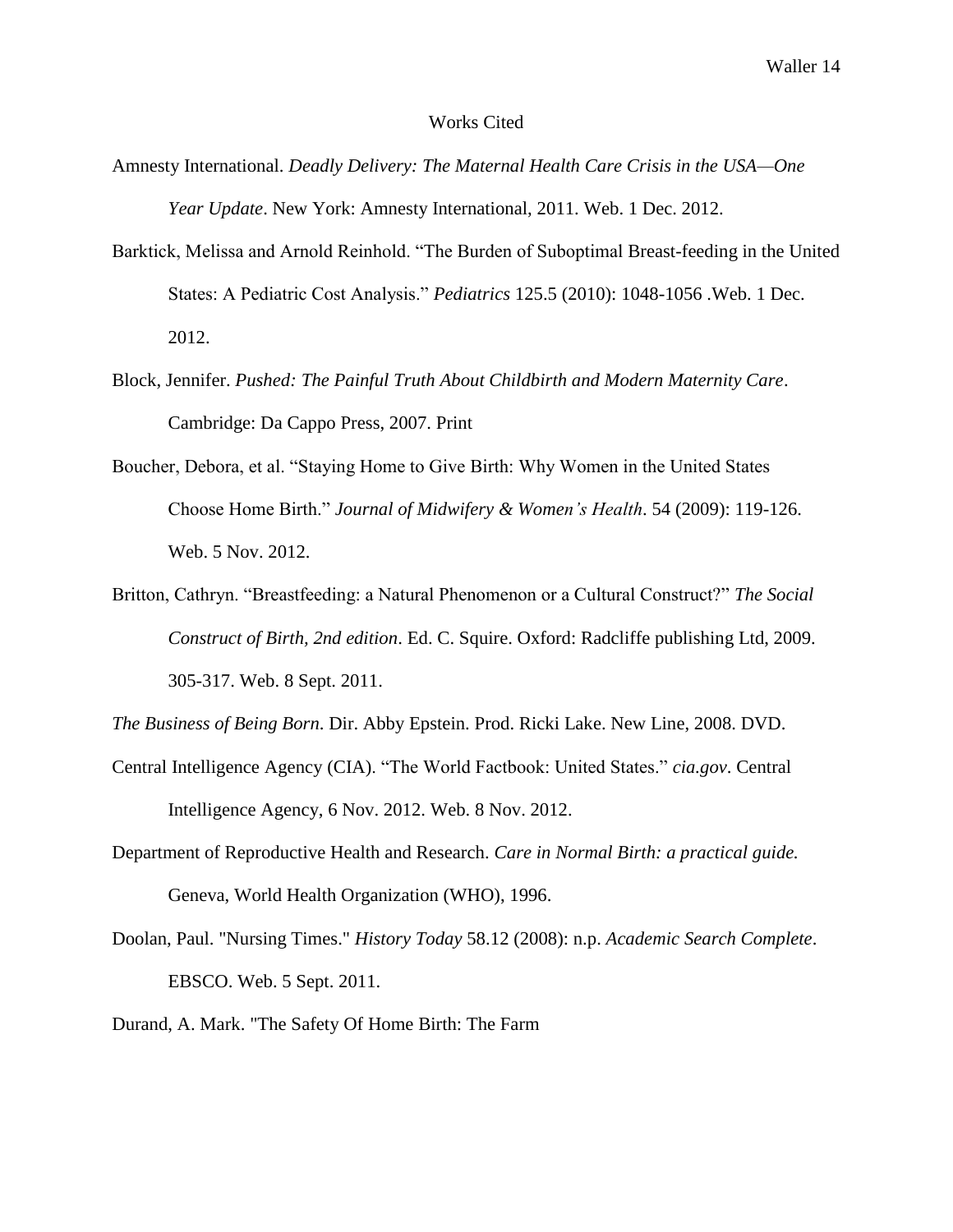Study." *American Journal Of Public Health* 82.3 (1992): 450-453. *Academic Search Complete*. Web. 1 Nov. 2012.

Gaskin, Ina May. *Ina May's Guide to Childbirth*. New York: Bantam, 2003. Print.

- Hunt, Felicity. "Breast-feeding and Society." *Paediatric Nursing* 18.8 (2006): 24-26. Academic Search Complete. EBSCO. Web. 5 Sept 2011. 2011.
- Janssen, Patricia A. et al. "Outcomes of a planned home birth with registered midwife versus planned hospital birth with midwife or physician." *Canadian Medical Association Journal* 181.6-7 (2009): 377-383. Web. 1 Dec. 2012.
- Lothian, Judith A. "Why Natural Childbirth?" *The Journal of Perinatal Education*, 9.4 (2000): 44-46. *National Center for Biotechnology Information*. Web. 1 Dec. 2012.
- Morse, Janice M. and Caroline Park. "Home birth and hospital deliveries: A comparison of the perceived painfulness of parturition." *Research in Nursing & Health* (1988) 11: 175–181. *Wiley Online Library*. Web. 1 Dec. 2012
- Ochert, Ayala. "The Science of Mother's Milk." *New Beginnings* 28.3 (2009): 28-29. Rpt. in *la lecheleague.org.* Web. 1 Dec. 2012.
- Shorter, Edward. *Women's Bodies: A Social History of Women's Encounter With Health, Ill-Health, and Medicine.* New Brunswick: Transactions Publishers, 1997. Google Book.

Stanfield, Jenny. Personal Interview. 28 Nov. 2012.

Stuebe, A.M. and E.B. Schwarz. "The Risks and Benefits of Infant Feeding Practice for Women and their Children." *Journal of Perinatology* 30.3 (2010): 155-162. *Academic Search Complete.* EBSCO. Web. 5 Sept. 2011.